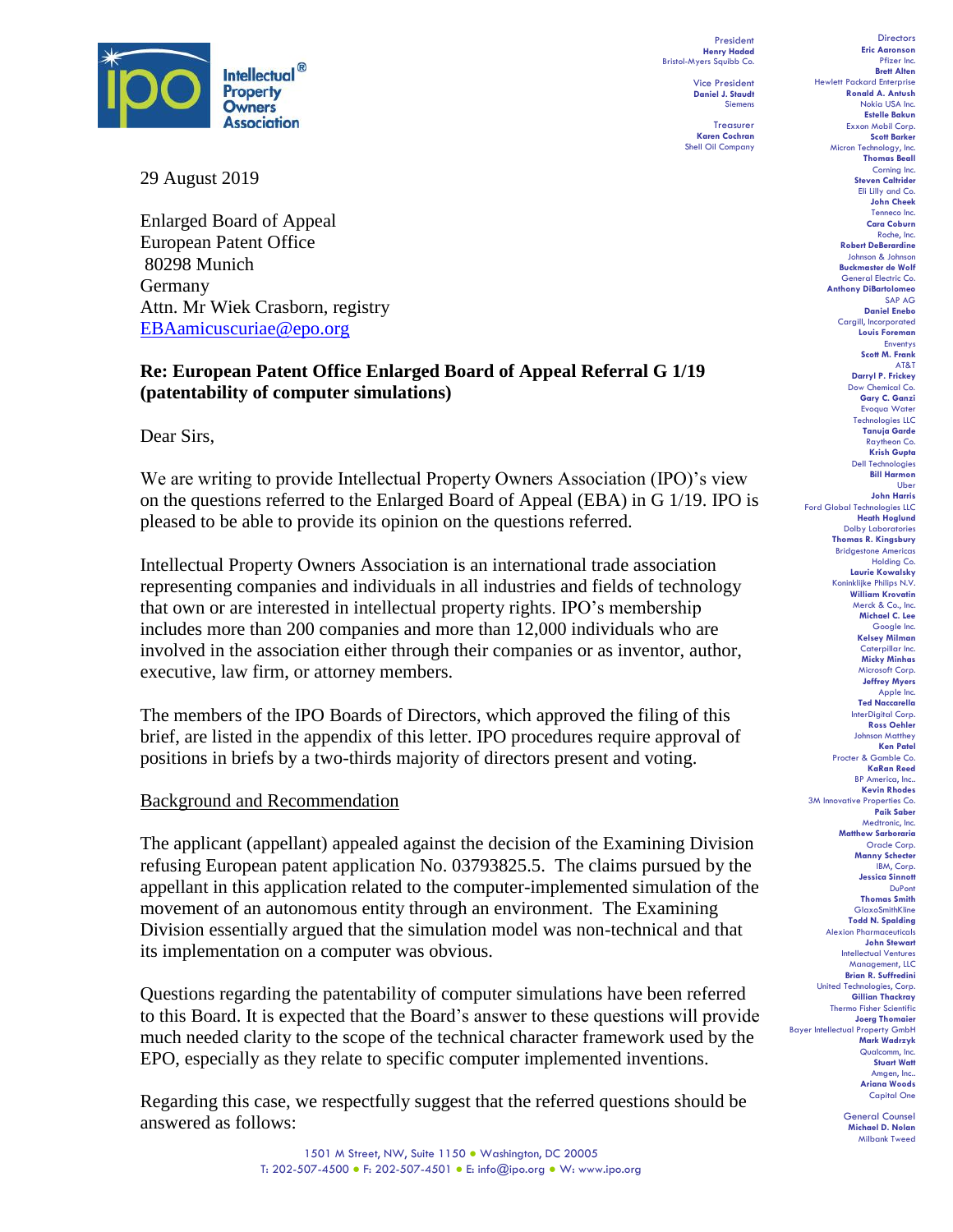1. Question 1 should be answered as "Yes, a computer-implemented simulation of a technical system or process can solve a technical problem by producing a technical effect which goes beyond the simulation's implementation on a computer, if the computerimplemented simulation is claimed as such".

2. Question 2 should be answered as "Yes, it is a sufficient condition that the simulation is based, at least in part, on technical principles underlying the simulated system or process".

3. Question 3 should be answered as "The answers to the first and second questions are yes, even if the computer-implemented simulation is claimed as part of a design process, in particular for verifying a design".

### Legal Discussion

In the Interlocutory decision of the Technical Board of Appeal of 22 February 2019 related to this case T0489/14, the Board has indicated an intention to deviate from the approach established by the EPO Technical Board of Appeal in the landmark decision T1227/05 and followed by other decisions (e.g.: T 625/11 of January 2017). We believe that the approach adopted in T1227/05 is the correct approach and should be followed in this case. Answering the referred questions in the negative would deviate from the approach of the T1277/05 decision and require a new test for determining the patentability of computer implemented inventions.

In case T 1227/05, the deciding board concluded that the claimed numerical simulation of a noise-affected circuit described by a model featuring input channels, noise input channels and output channels and a system of differential or algebroid differential equations was a functional technical feature. The English translation of T 1227/05 in the EPO Official Journal reads:

"Simulation performs technical functions typical of modern engineering work. It provides for realistic prediction of the performance of a designed circuit and thereby ideally allows it to be developed so accurately that a prototype's chances of success can be assessed before it is built. The technical significance of this result increases with the speed of the simulation method, as this enables a wide range of designs to be virtually tested and examined for suitability before the expensive circuit fabrication process starts.

Without technical support, advance testing of a complex circuit and/or qualified selection from many designs would not be possible, or at least not in reasonable time. Thus computer-implemented simulation methods for virtual trials are a practical and practiceoriented part of the electrical engineer's toolkit. What makes them so important is that as a rule there is no purely mathematical, theoretical or mental method that would provide complete and/or fast prediction of circuit performance under noise influences."

In the Interlocutory decision of the Technical Board of Appeal in this case (§15), the Board's criticises T 1227/05 stating that "although a computer-implemented simulation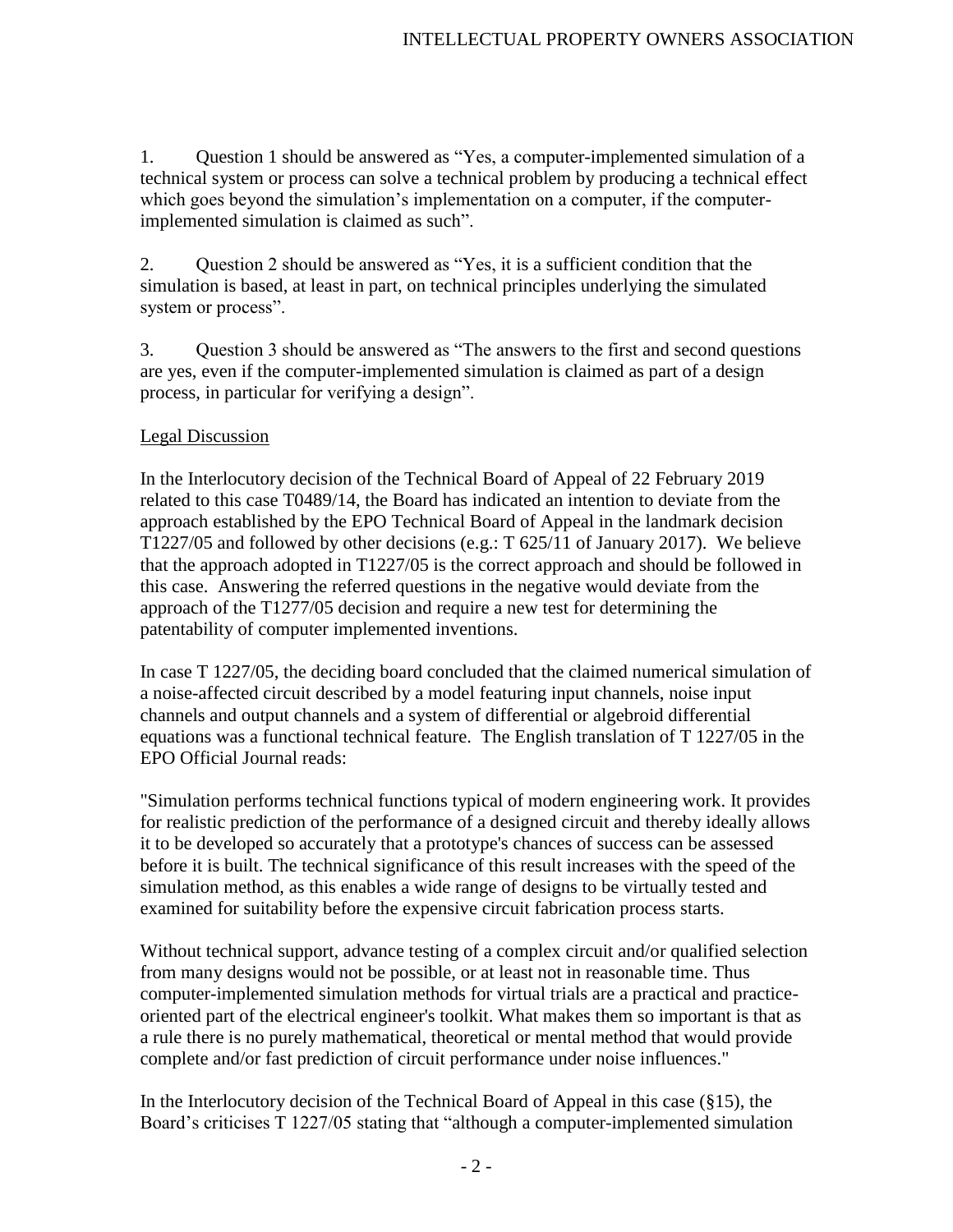of a circuit or environment is a tool that can perform a function "typical of modern engineering work", it assists the engineer only in the cognitive process of verifying the design of the circuit or environment, i.e. of studying the behaviour of the virtual circuit or environment designed" and that "the decision appears to rely on the greater speed of the computer-implemented method as an argument for finding technicality".

On the contrary, following T 1227/05, we believe that the simulations and the process of verifying the design of a circuit or an environment cannot be performed purely mentally and considered cognitive processes and that T 1227/05 does not rely on the speed of a simulation method to confer technicality to the method but only to measure its accuracy and/or efficiency.

In addition, we respectfully disagree with the Board's view (Interlocutory decision of the Technical Board of Appeal of 22 February 2019 related to the case T0489/14, §11) according to which "a technical effect requires, at a minimum, a direct link with physical reality" and in particular with the strict interpretation given by the Board to the "direct link with physical reality".

On the contrary, following T 769/92 (OJ EPO 1995, 525), we believe that the necessity for technical considerations in the design of a computer implemented method or system is sufficient for the programming features of the method or system to "implicitly" solve a technical problem or achieve a technical effect. In particular, in T 769/92 (OJ EPO 1995, 525), the deciding board reasoned that the implementation of a user interface in the form of a "transfer slip" was not merely an act of programming but required technical considerations on the part of the programmer before programming could start; it therefore provided a technical contribution to the art (see reasons 3.7 and 3.8). Moreover, in T 769/92 the Board states that the very need for such technical considerations "implie[d] the occurrence of an (at least implicit) technical problem to be solved (Rule 27 EPC [1973]) and (at least implicit) technical features (Rule 29 EPC [1973]) solving that technical problem" (reasons 3.3). In T 625/11, the deciding board reasoned that a claimed method for establishing a limit value for a nuclear reactor by simulation had technical character despite not requiring implementation. Similarly, in T 471/05, the deciding board reasoned that a claimed method for designing an optical system had technical character without requiring the optical program to be actually produced since the optics design program itself is inherently technical (e.g., must run on computer hardware). Thus, it is our view that a "direct link with physical reality" requirement is not only not necessary to provide technical character in the case of computer simulations, but would also conflict with existing case law.

For at least these reasons, we respectfully submit that the Enlarged Board of Appeals should answer "Yes" to the questions referred by this case.

The referred questions:

\_\_\_\_\_\_\_\_\_\_\_\_\_\_\_\_\_\_\_\_\_\_\_\_\_\_\_\_\_\_\_\_\_\_\_\_\_

(1). In the assessment of inventive step, can the computer-implemented simulation of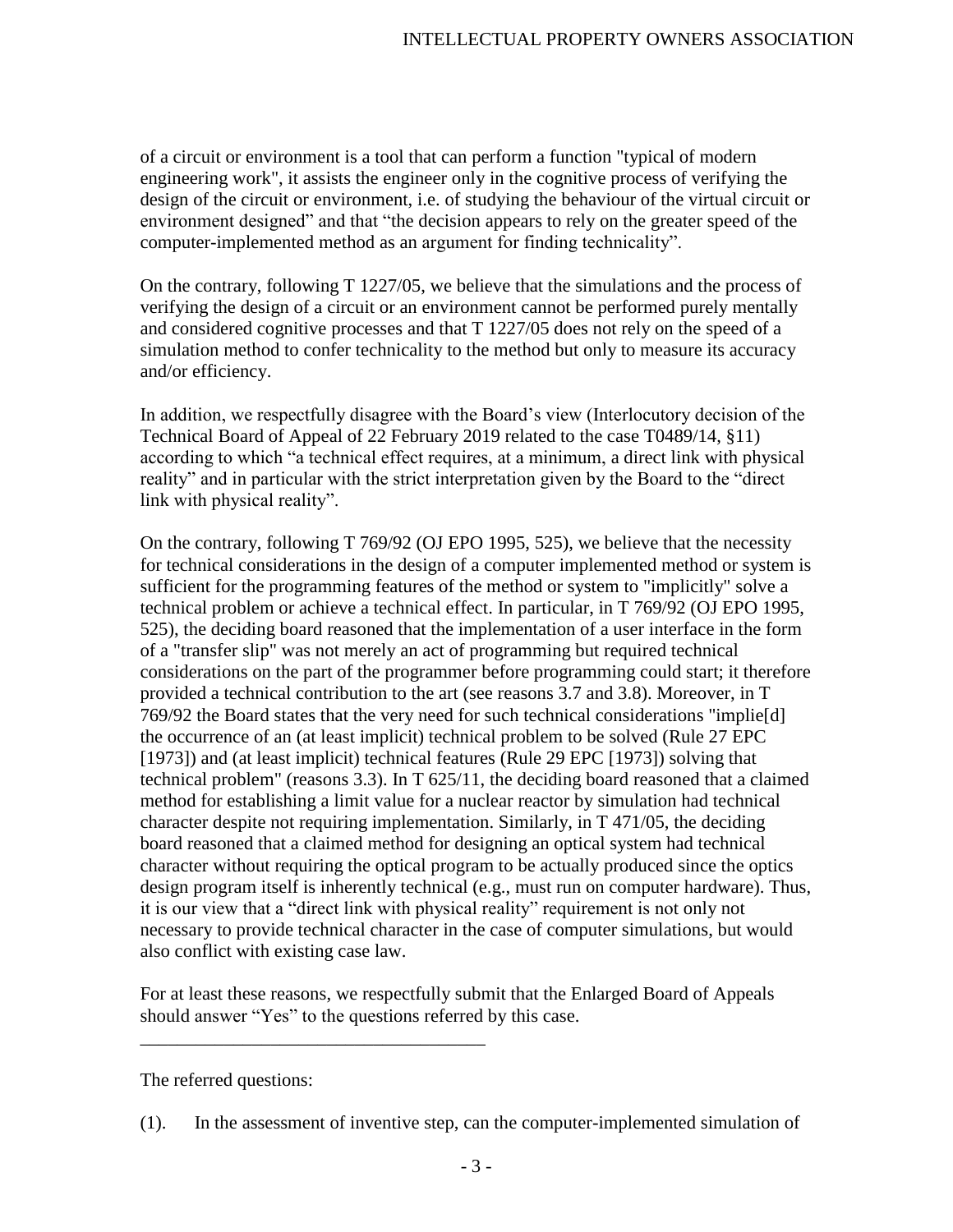a technical system or process solve a technical problem by producing a technical effect which goes beyond the simulation's implementation on a computer, if the computerimplemented simulation is claimed as such?

(2). If the answer to the first question is yes, what are the relevant criteria for assessing whether a computer-implemented simulation claimed as such solves a technical problem? In particular, is it a sufficient condition that the simulation is based, at least in part, on technical principles underlying the simulated system or process?

(3). What are the answers to the first and second questions if the computerimplemented simulation is claimed as part of a design process, in particular for verifying a design?

We hope that the above suggestions are useful.

Yours faithfully,

My Norderl

Henry Hadad President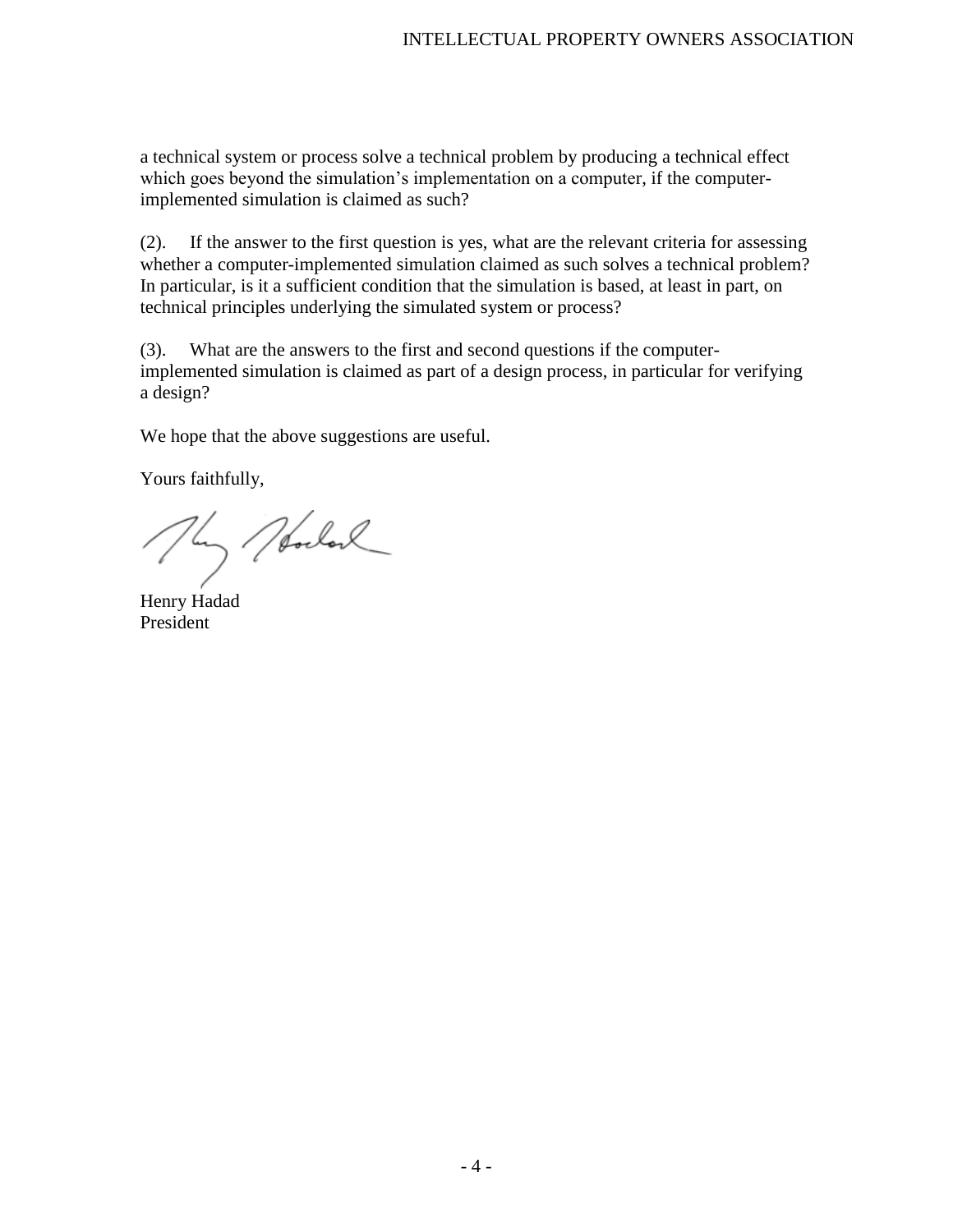# **APPENDIX1**

## **Members of the Board of Directors Intellectual Property Owners Association**

Eric Aaronson Pfizer Inc.

Brett Alten Hewlett Packard Enterprise

Ron Antush Nokia Inc.

Estelle Bakun Exxon Mobil Corp.

Scott Barker Micron Technology, Inc.

Thomas R. Beall Corning Incorporated

Steve Caltrider Eli Lilly and Co.

John J. Cheek Tenneco Inc.

Cara Coburn Roche Inc.

Karen Cochran Shell Oil Company

Buckmaster de Wolf General Electric Co.

Robert DeBerardine Johnson & Johnson Anthony DiBartolomeo SAP AG

Daniel Enebo Cargill, Inc.

Louis Foreman Enventys

Scott M. Frank AT&T

Darryl P. Frickey Dow Chemical Co.

Gary C. Ganzi Evoqua Water Technologies, LLC

Tanuja Garde Raytheon Co.

Krish Gupta Dell Technologies

Henry Hadad Bristol-Myers Squibb Co.

Bill Harmon Uber

John Harris Ford Global Technologies LLC

<sup>1</sup>IPO procedures require approval of positions in briefs by a two-thirds majority of directors present and voting.